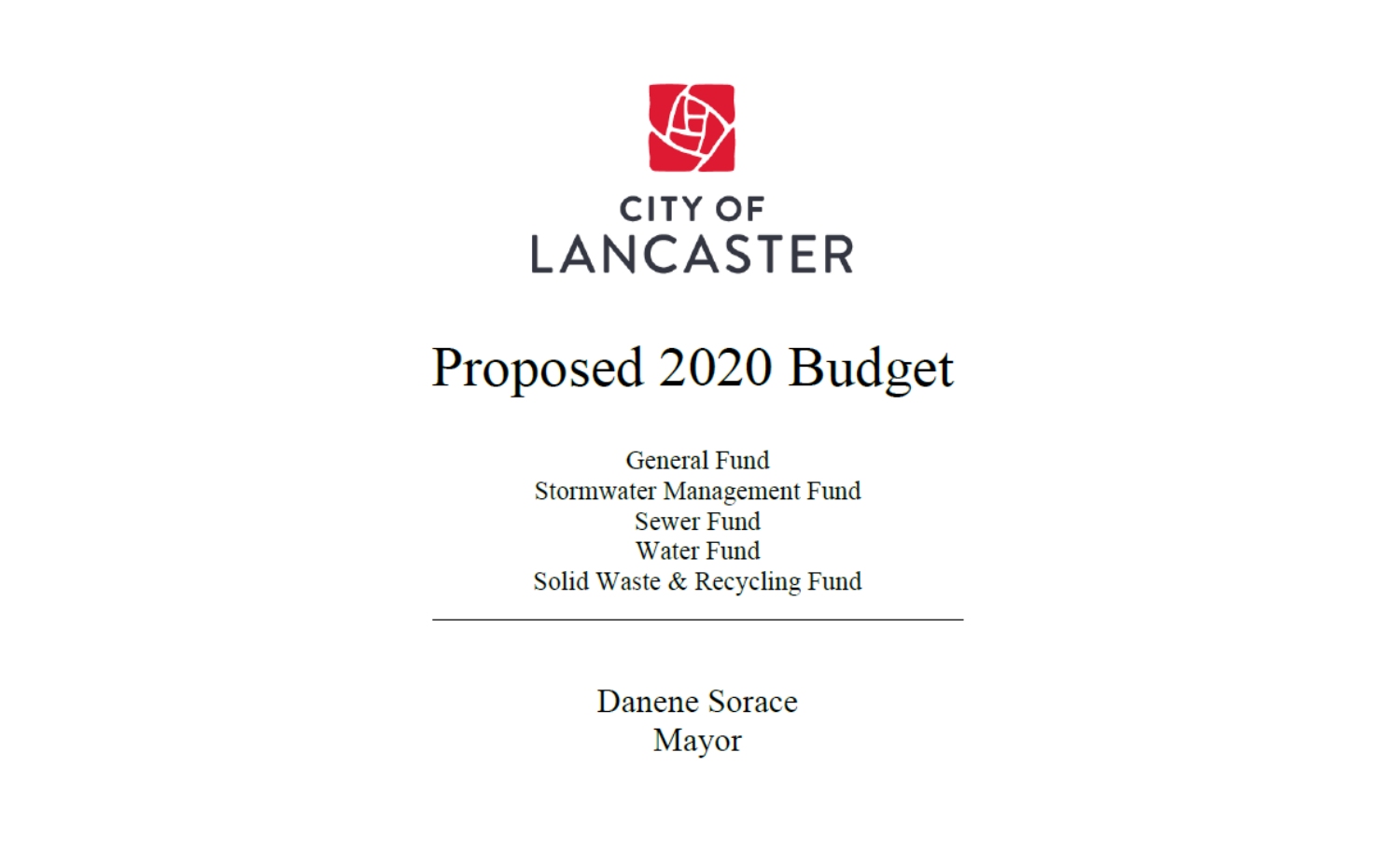# 20

# **Budget Highlights**



### **General Fund**

- **No Real Estate Tax increase**
- Earned Income & Real Estate Transfer revenues still strong
- AFSCME negotiations nearly completed, Police negotiations ongoing…
- Begin HUD Lead Grant project implementation!
- Finalize PPL Streetlight Purchase save \$455,500 every year

### **Stormwater Management Fund**

- **No SWM Fee rate increase**
- Green Infrastructure projects continuing for EPA consent decree compliance

### **Sewer Fund**

- Outside City PUC rate case nearly done
- Inside City rate increase of \$28.50/quarter for avg. residential customer
- Long-term bulk sewer billing dispute resolved
- Mandated planning & projects continuing for EPA consent decree compliance

### **Water Fund**

- Outside City PUC rate case will be filed in 2020
- Inside City rate increase of \$17.70/quarter for avg. residential customer
- Ongoing capital investments such as Large Diameter Main

### **Solid Waste and Recycling Fund**

- Rate increase of \$5/quarter for all customers
- –Recycling rule changes – uncertainty in market driving higher expenses
- New hauler contract bid during 2020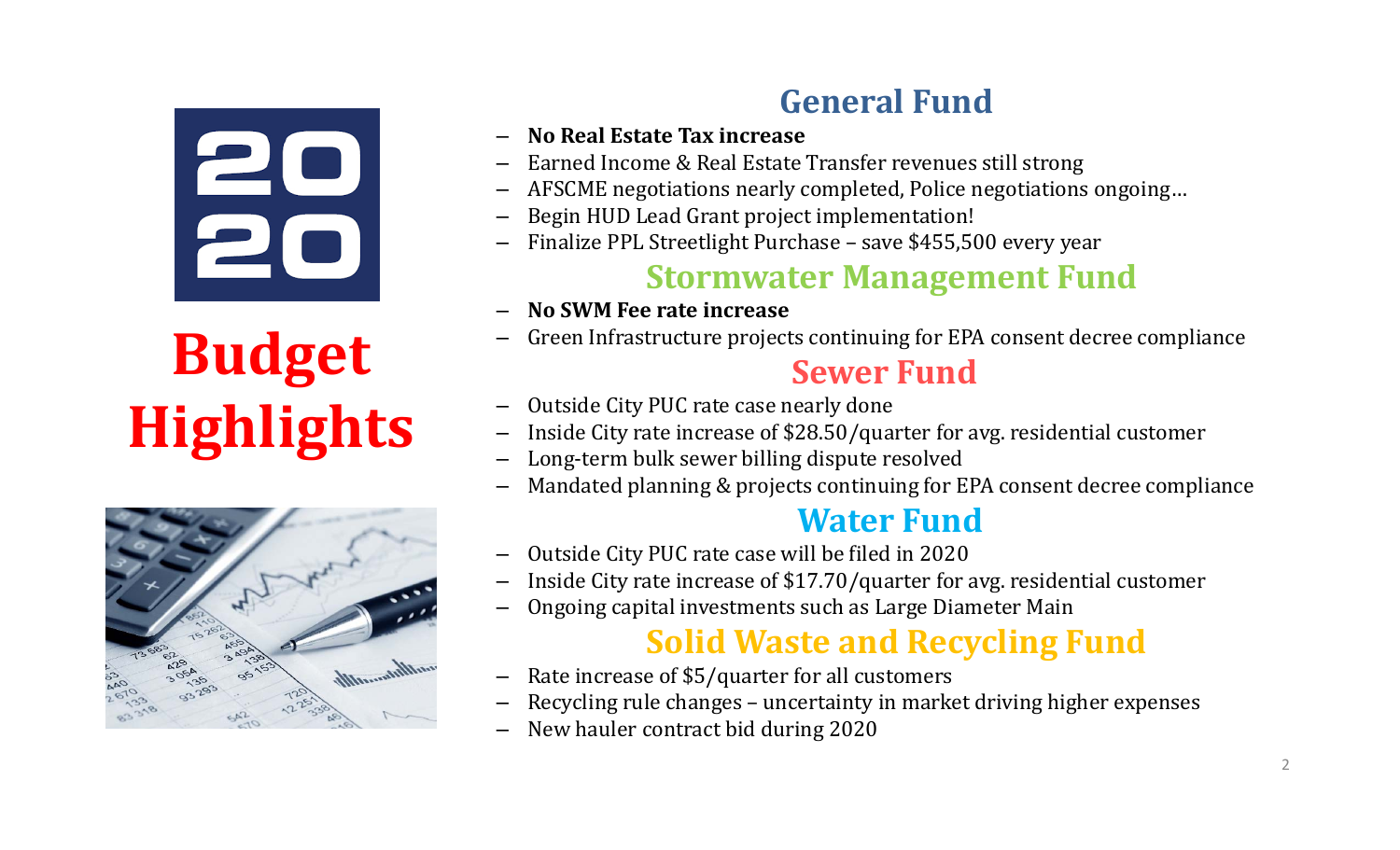### City of Lancaster Combined Operating Budgets: \$123,222,850

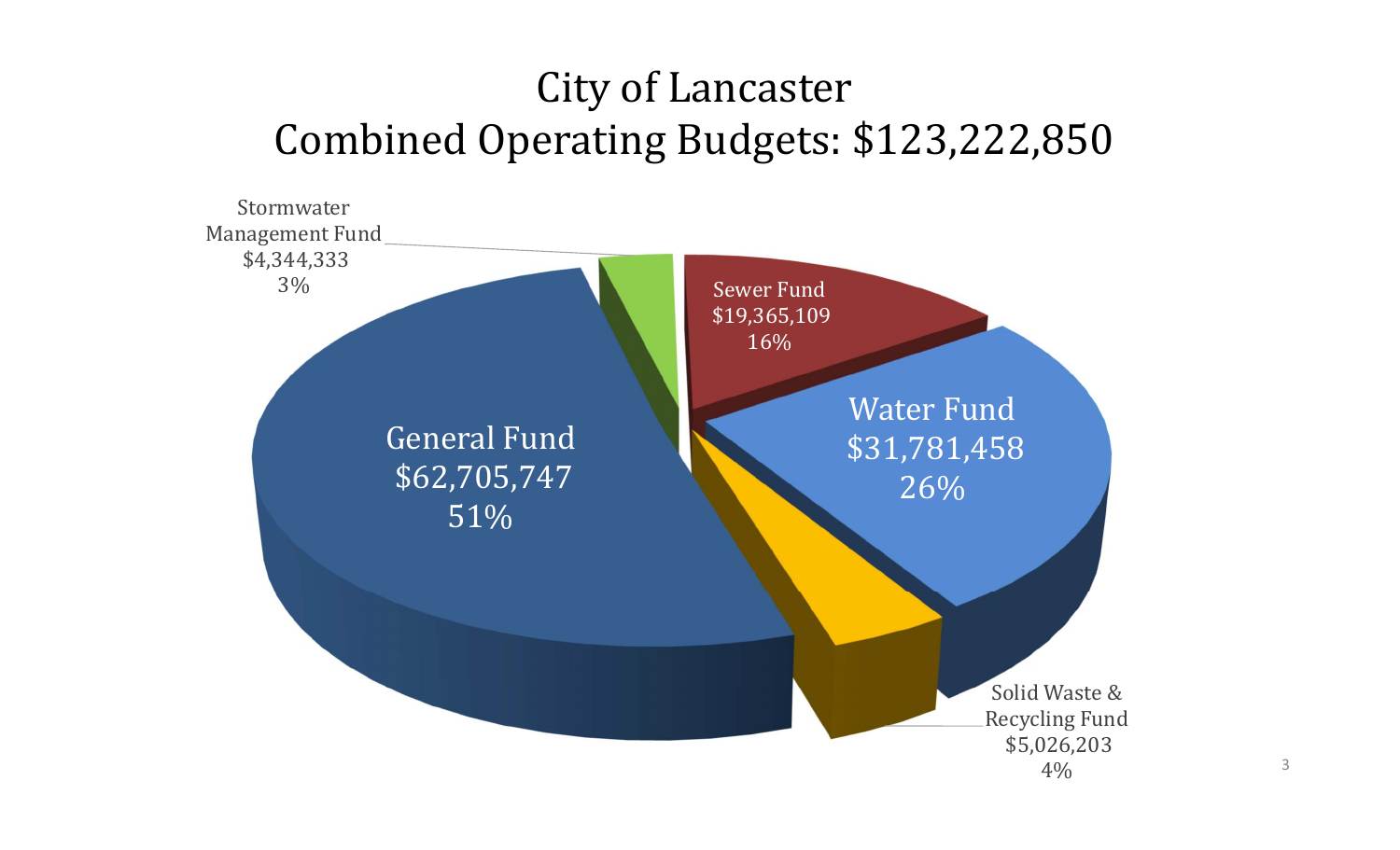### 2020 General Fund RevenuesBy Revenue Category

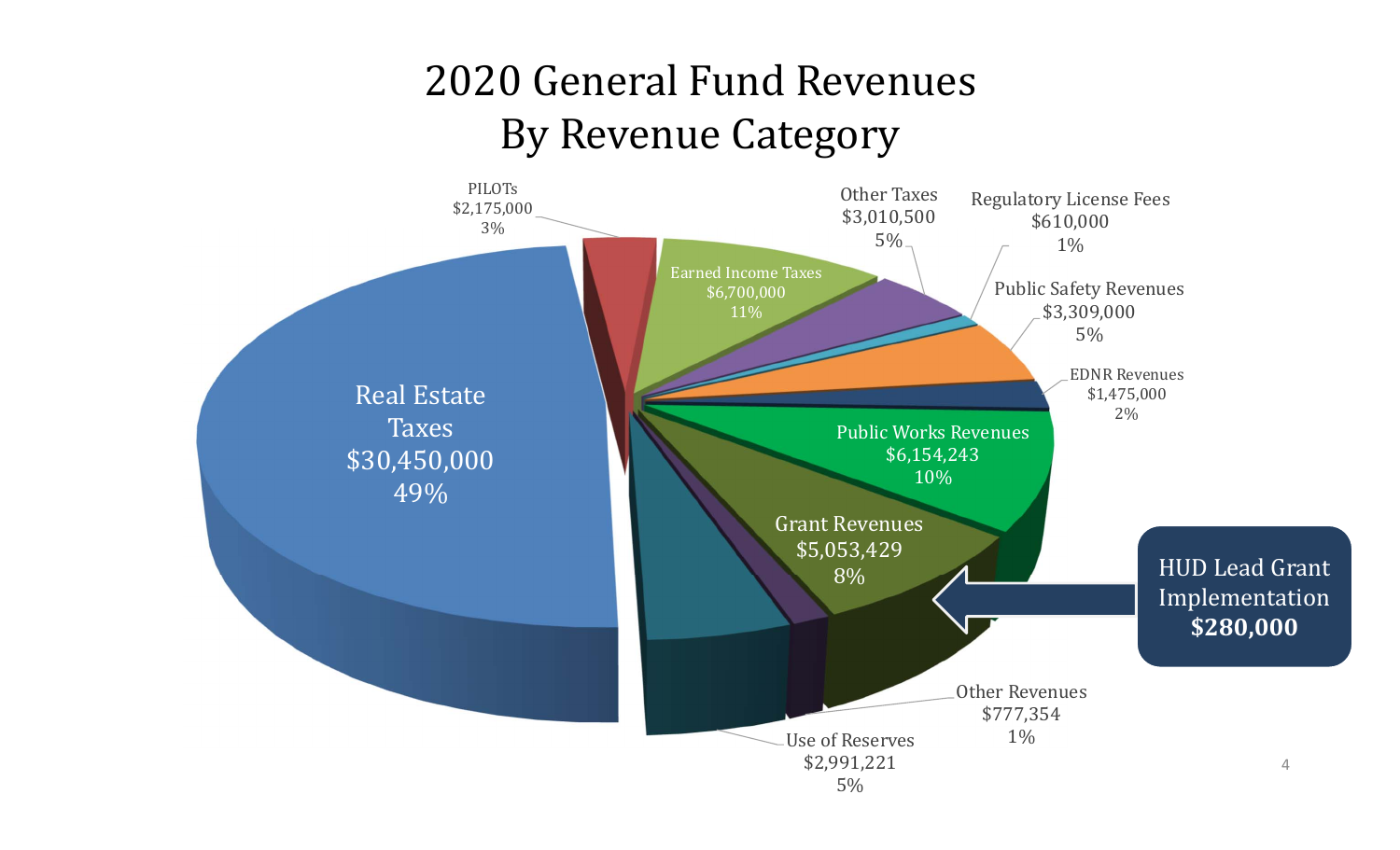

General Fund Budget Revenue & Expense Trends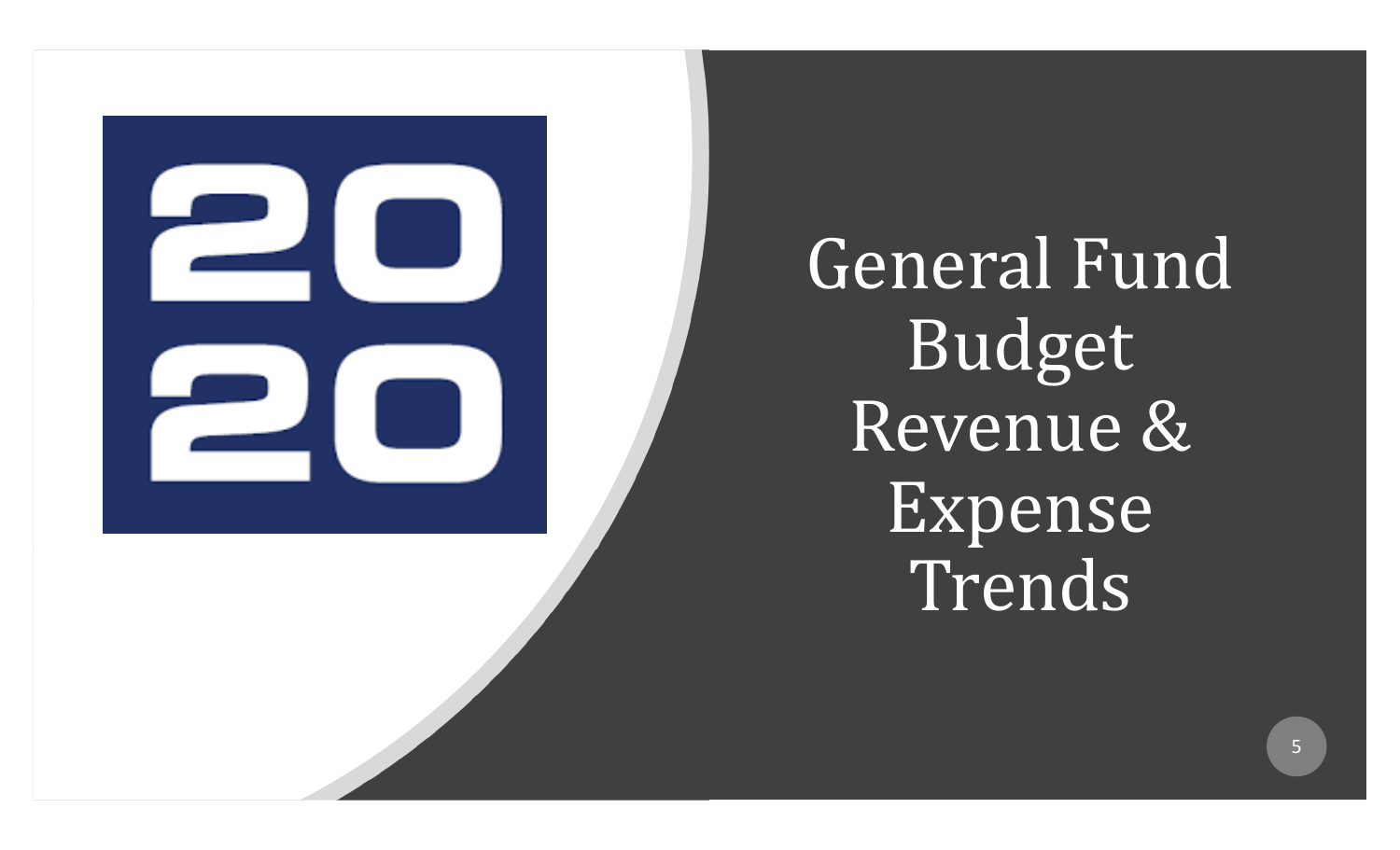### Earned Income Tax Revenues2011-2020

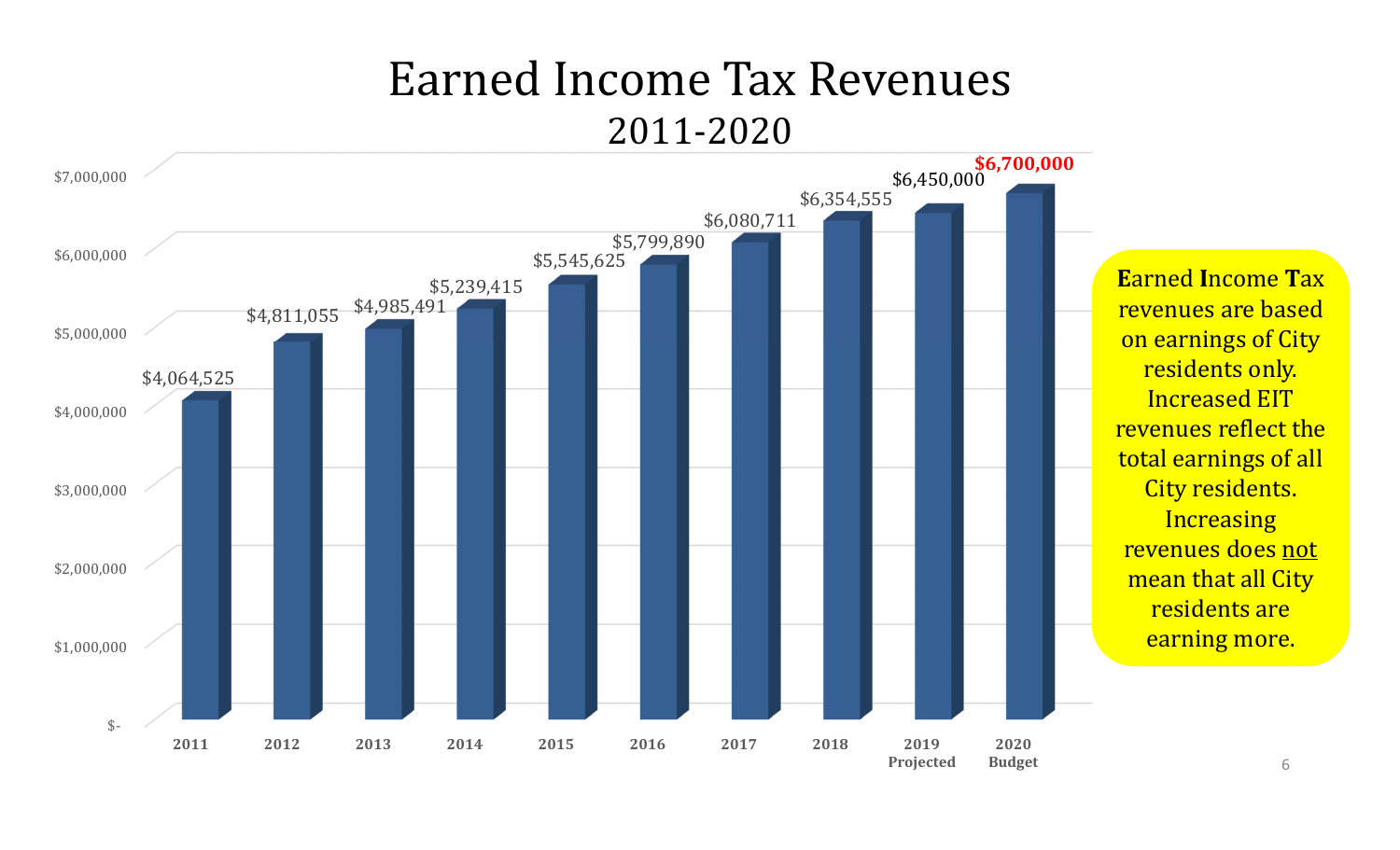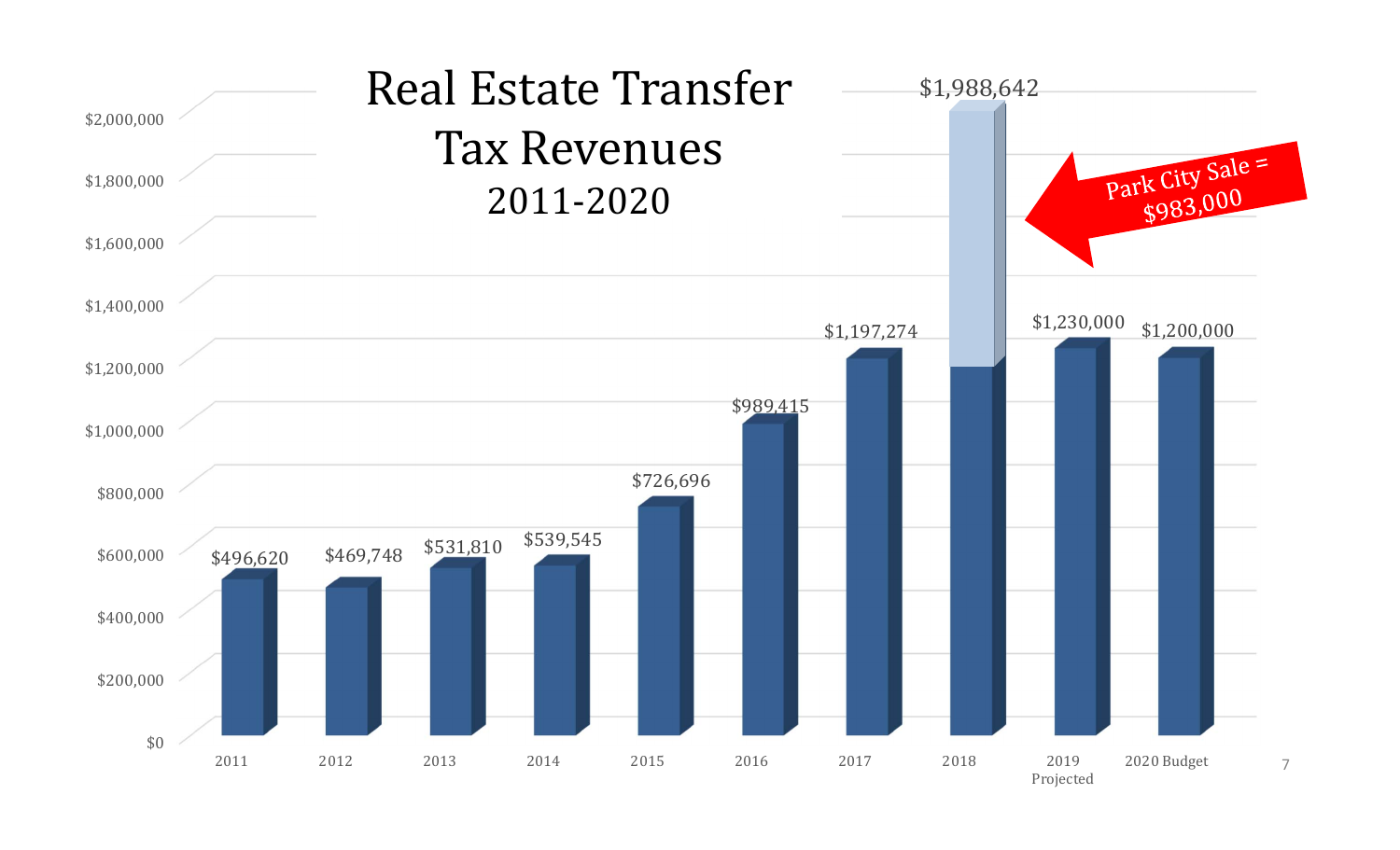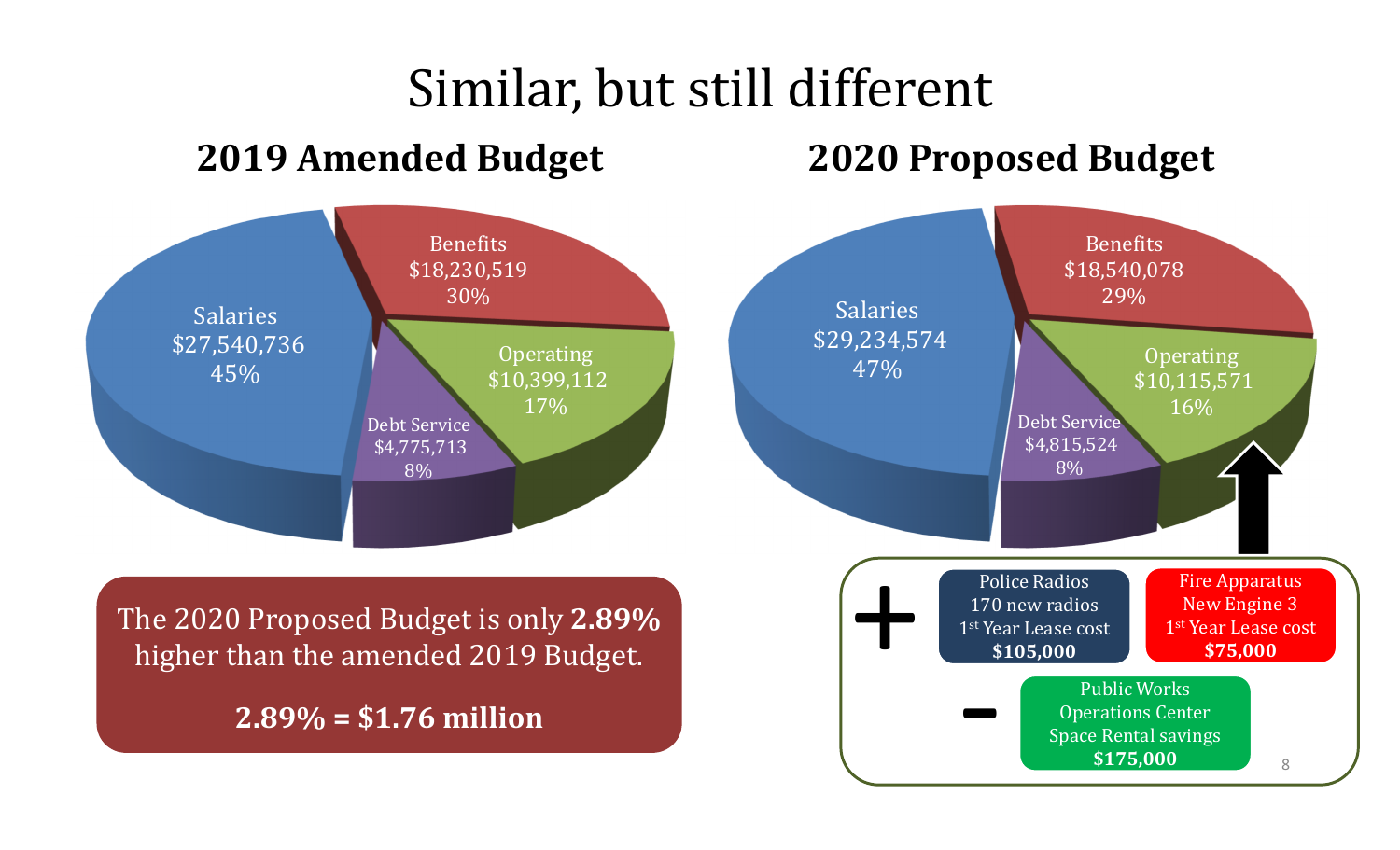# Self-Insured Medical – ALL Funds Expenses 2012-2019

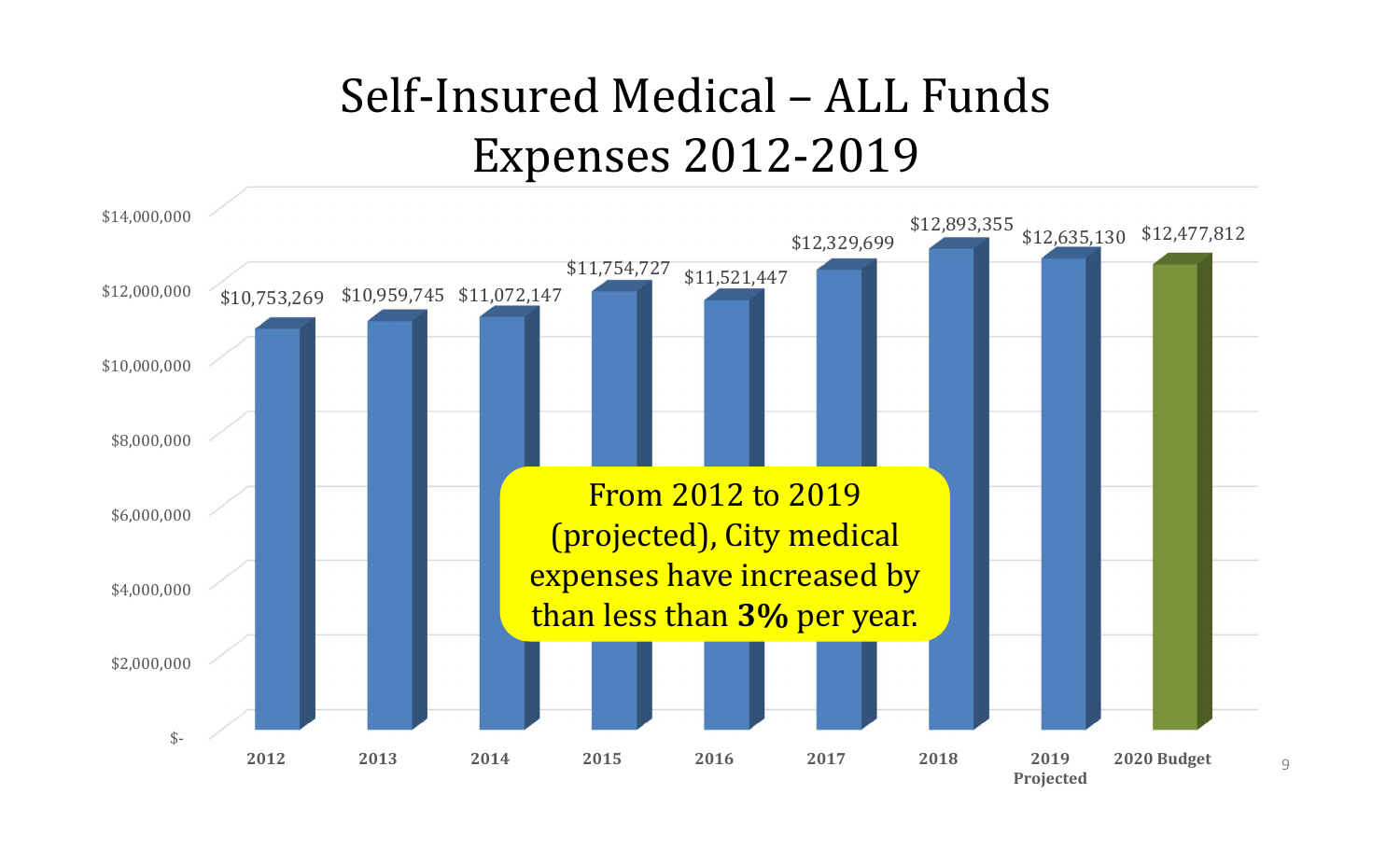# Medical Insurance Rates2012 vs. 2020

 \$30,000 \$26,030 \$25,000 \$22,161 \$21,185 \$20,000 \$15,000 2.2% annual increase \$10,000 \$5,000  $\hat{\mathcal{S}}$ **2012PPO 2020 PPO 2020 HDHP**

New medical plan designs bring cost savings with the same benefit levels.

COBRA EQUIVALENT RATES Reflect the medical insurance premium cost if City were fully insured.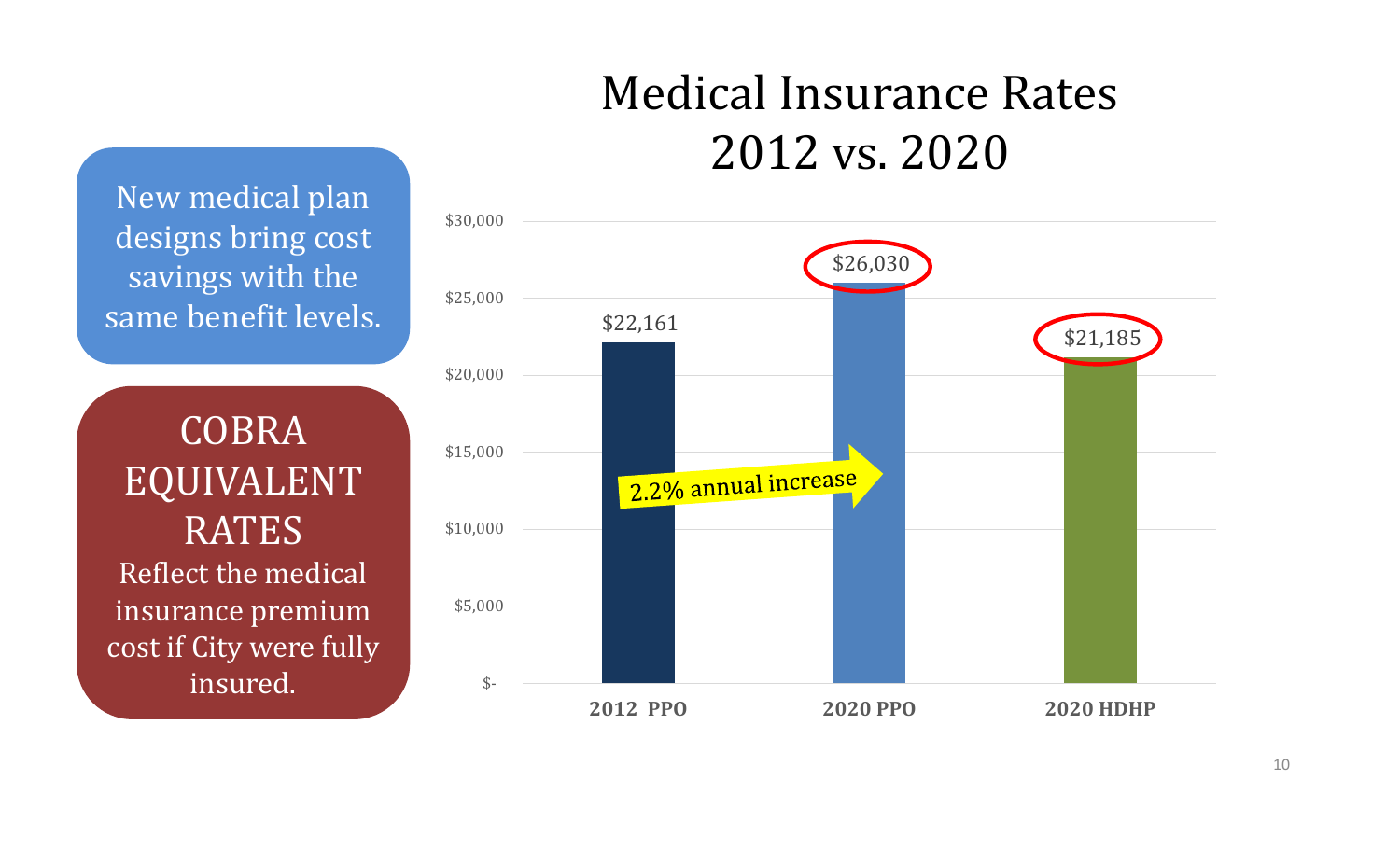### Medical Expense Cost Controls

# of City Employees

 $\pm$ 

of City Employees



City employee participation in wellness programs encourages better health and preventative medical care for a healthier workforce and reduction of medical claims.

# Wellness Participation<br>
High-<u>D</u>eductible Health Plan Participants



### **HDHP Participation has grown by 158% since 2018**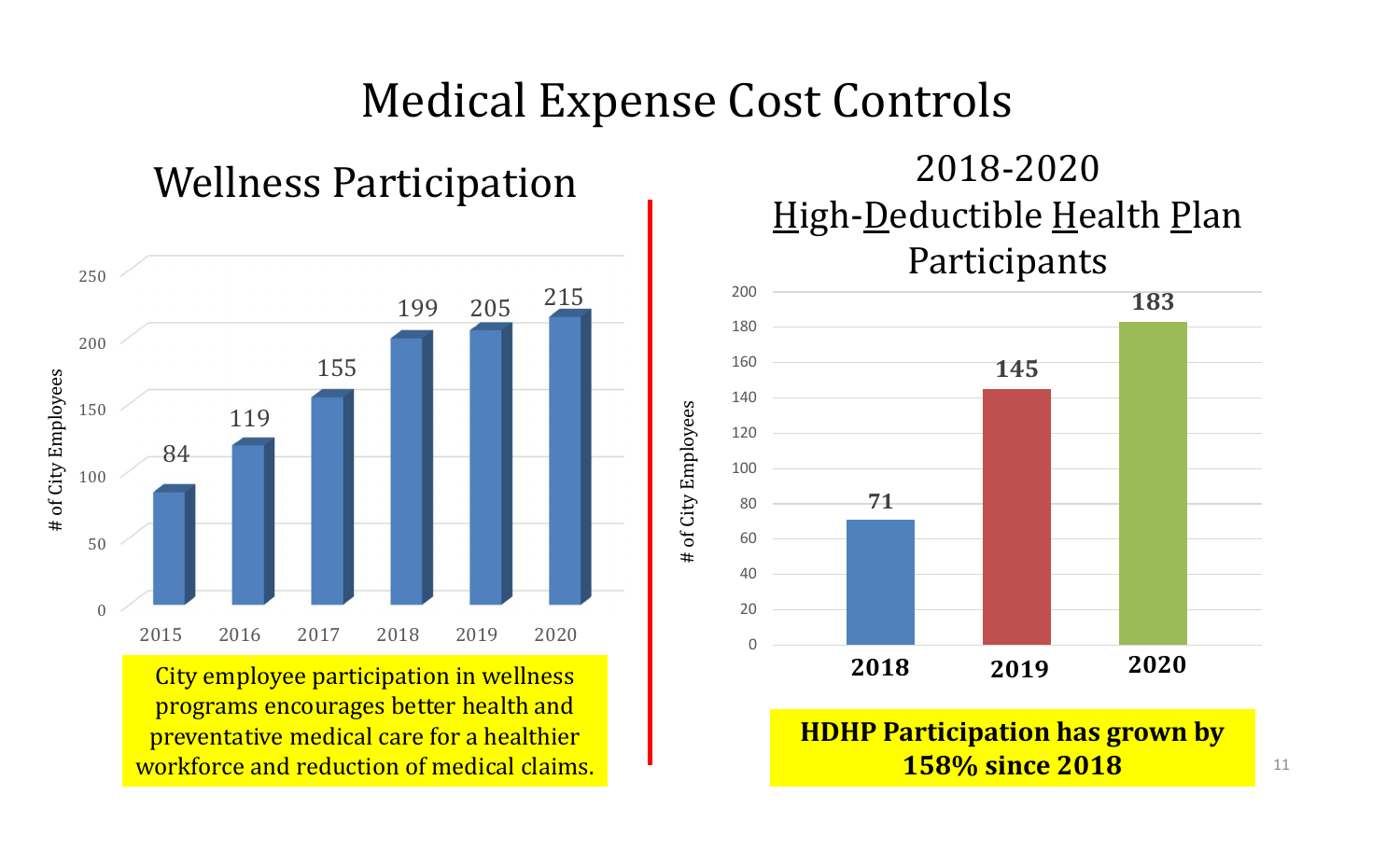# Sewer, Water & Solid Waste/Recycling Rates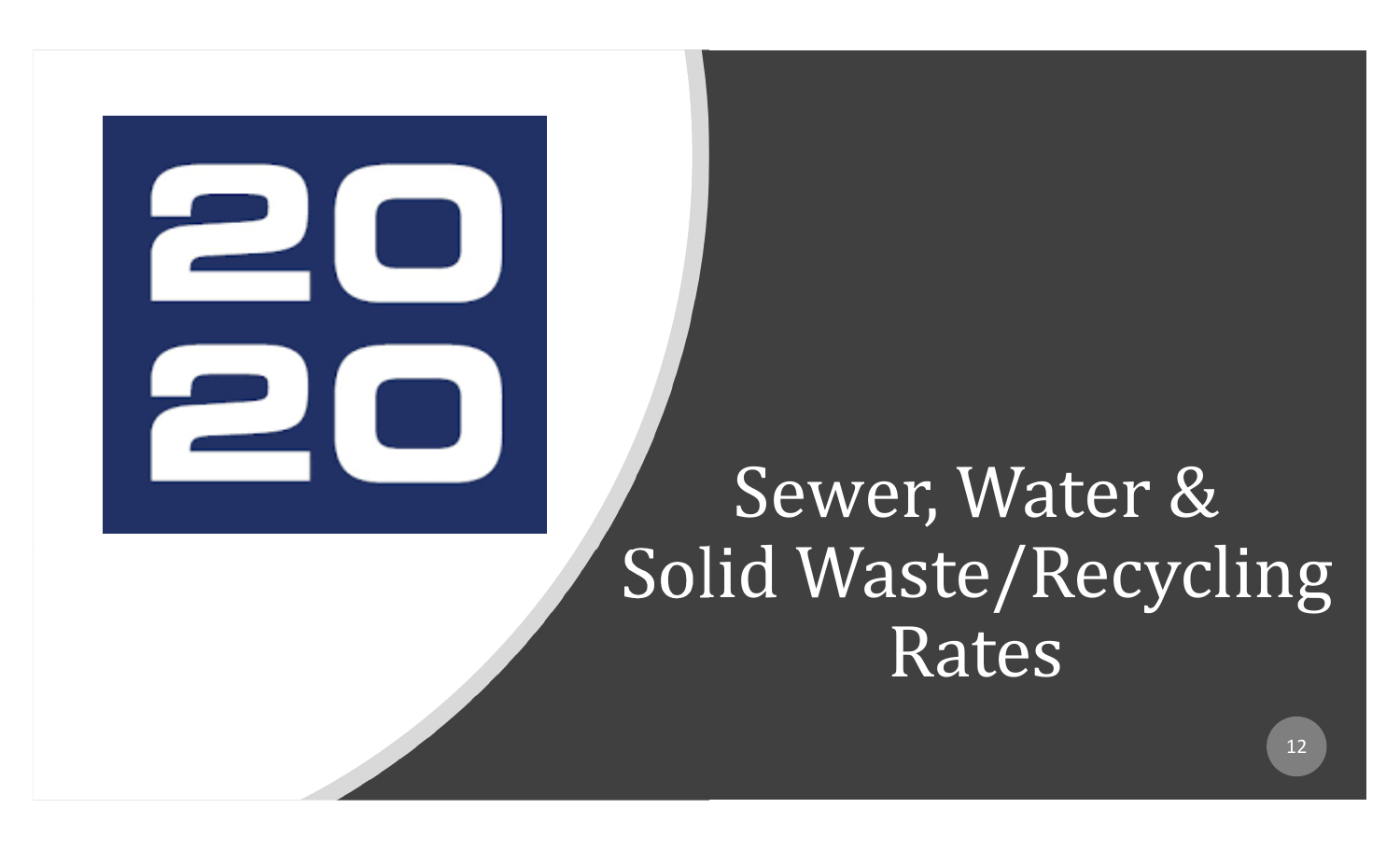# Sewer & Water Expense Increases

5 line item increases = 84% of Sewer Fund expense increase

### **Sewer Fund**

- **Debt Service <sup>+</sup> \$800,000** Full impact of 2018 GO Bonds
- **Nutrient Credit Purchase <sup>+</sup> \$250,000** DEP mandated expense to avoid CSO penalties
- **WWTP Salaried Personnel +172,000** 3 new positions: FOG Pre-treatment Inspector, 2 WWTP Operators
- **Vehicle Lease ‐Purchase +160,000** New CCTV Camera truck for Collection System Inspections
- • **Medical Insurance +\$150,000** High claims in 2018 and 2019

4 line item increases = 94% of Water Fund expense increase

### **Water Fund**

- • **Debt Service <sup>+</sup> \$2,900,000** Partial impact of 2018 GO Bonds
- • **Professional Services <sup>+</sup> \$515,000** PUC Rate Case (\$375,000), 2 x \$50,000 for engineering studies at CWTP & SWTP
- •**CWTP Capital Outlay +305,000**

First installment for membrane tank relining (\$200,000), low & high service pump replacements

•**Trench Repaving +\$280,000**

Catch up on 2019 trench restorations and new 2020 trench restorations.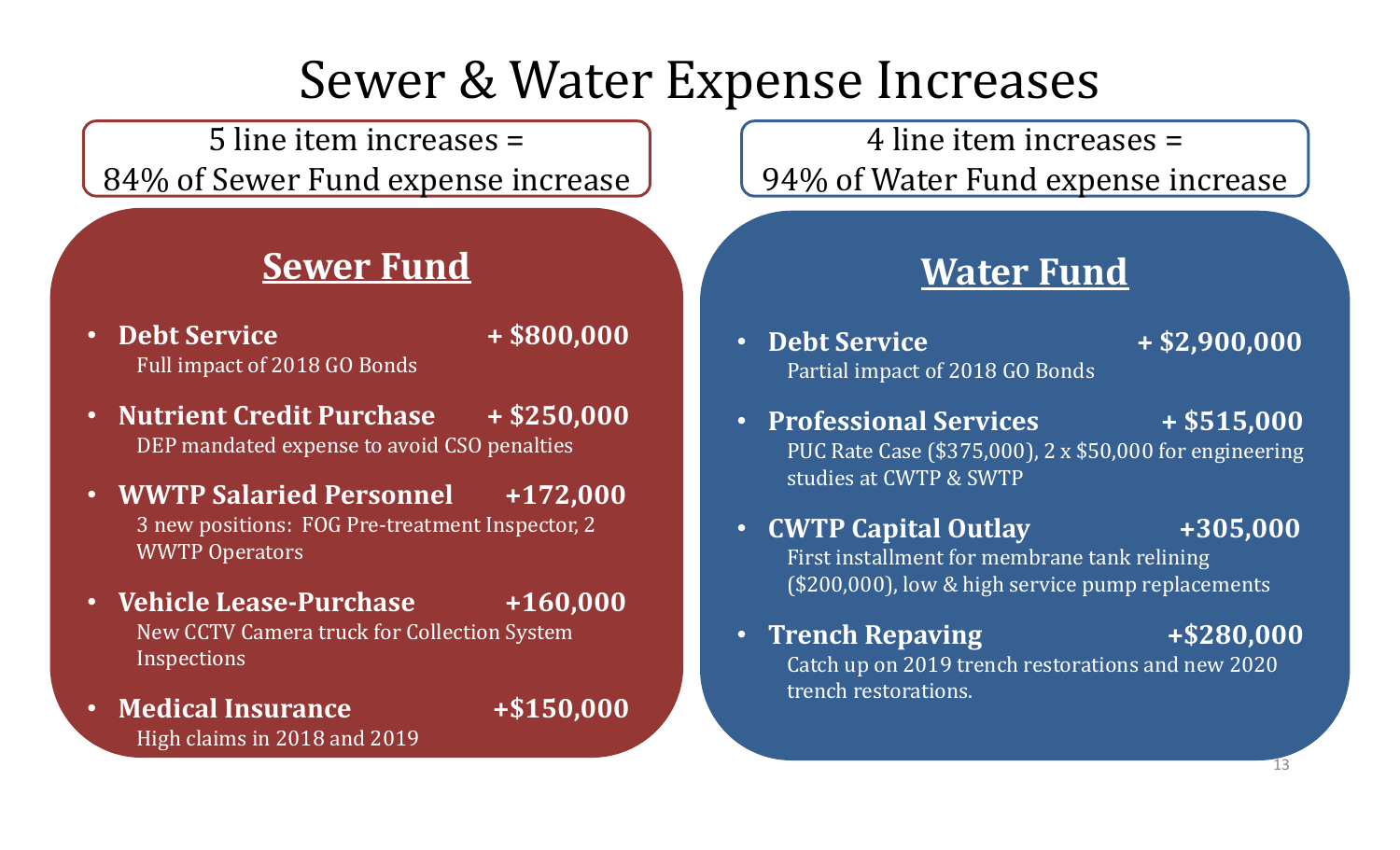### Proposed Sewer Rates

|                    |                                                                            | <b>Lancaster County Sewer Rate Survey</b> |  |  |  |  |
|--------------------|----------------------------------------------------------------------------|-------------------------------------------|--|--|--|--|
|                    | Usage = $12,000$ Gallons                                                   |                                           |  |  |  |  |
|                    | Manheim Area Water & Sewer Authority                                       | \$230.73                                  |  |  |  |  |
|                    | Denver Borough                                                             | \$178.40                                  |  |  |  |  |
|                    | Mount Joy & West Donegal Townships*                                        | \$150.00                                  |  |  |  |  |
|                    | Suburban Lancaster Sewer Authority*                                        | \$125.00                                  |  |  |  |  |
| Current            | Leola Sewer Authority*                                                     | \$120.00                                  |  |  |  |  |
|                    | Lititz Borough                                                             | \$112.29                                  |  |  |  |  |
|                    | Mount Joy Borough                                                          | \$110.04                                  |  |  |  |  |
|                    | Millersville Borough Residential*                                          | \$110.00                                  |  |  |  |  |
|                    | <b>Lancaster City - PROPOSED Inside</b>                                    | \$109.92                                  |  |  |  |  |
|                    | Rates<br>Lancaster Area Sewer Authority*<br>East Lampeter Sewer Authority* |                                           |  |  |  |  |
|                    |                                                                            | \$95.00                                   |  |  |  |  |
|                    | Elizabethtown Borough*                                                     | \$92.00                                   |  |  |  |  |
| Inside = $$81.42$  | Warwick Township*                                                          | \$77.00                                   |  |  |  |  |
|                    | <b>New Holland Borough</b>                                                 | \$76.00                                   |  |  |  |  |
| Outside = $$52.25$ | <b>Lancaster City - PROPOSED Outside</b>                                   | \$75.66                                   |  |  |  |  |
|                    | *Flat rate charge not based on consumption                                 |                                           |  |  |  |  |
|                    | ** Above rates based on June 2019 survey                                   |                                           |  |  |  |  |

### Proposed Water Rates

| <b>Lancaster County Water Rate Survey</b>        |    |        |  |  |  |
|--------------------------------------------------|----|--------|--|--|--|
| Usage $= 12,000$ Gallons                         |    |        |  |  |  |
| Columbia Water Company (Columbia district)       | \$ | 117.33 |  |  |  |
| East Petersburg                                  | S  | 109.29 |  |  |  |
| Etown Borough, Mount Joy Twp & West Donegal Twp. | \$ | 109.24 |  |  |  |
| Mount Joy Borough                                |    | 93.00  |  |  |  |
| Denver Borough                                   | \$ | 91.80  |  |  |  |
| <b>East Earl Township</b>                        | \$ | 90.08  |  |  |  |
| Columbia Water Company (Marietta district)       | S  | 84.64  |  |  |  |
| <b>Lancaster City Inside - 2020 Proposed</b>     |    | 84.15  |  |  |  |
| Penn Township                                    | \$ | 75.80  |  |  |  |
| Warwick Township                                 | \$ | 72.56  |  |  |  |
| Ephrata                                          | \$ | 72.04  |  |  |  |
| New Holland Borough                              | \$ | 52.00  |  |  |  |
| Lititz Borough                                   | \$ | 42.00  |  |  |  |
| ** Above rates based on November 2019 survey     |    |        |  |  |  |

**Average Inside City ResidentialCustomer**Quarterly Sewer Bill increases by \$28.50

Quarterly Combined Water & Sewer Bill increases by **\$46.17**

Current

Rates

Outside =  $$68.42$  $Inside = $66.48$ 

> **Average Inside City ResidentialCustomer**Quarterly Water Bill increases by \$17.67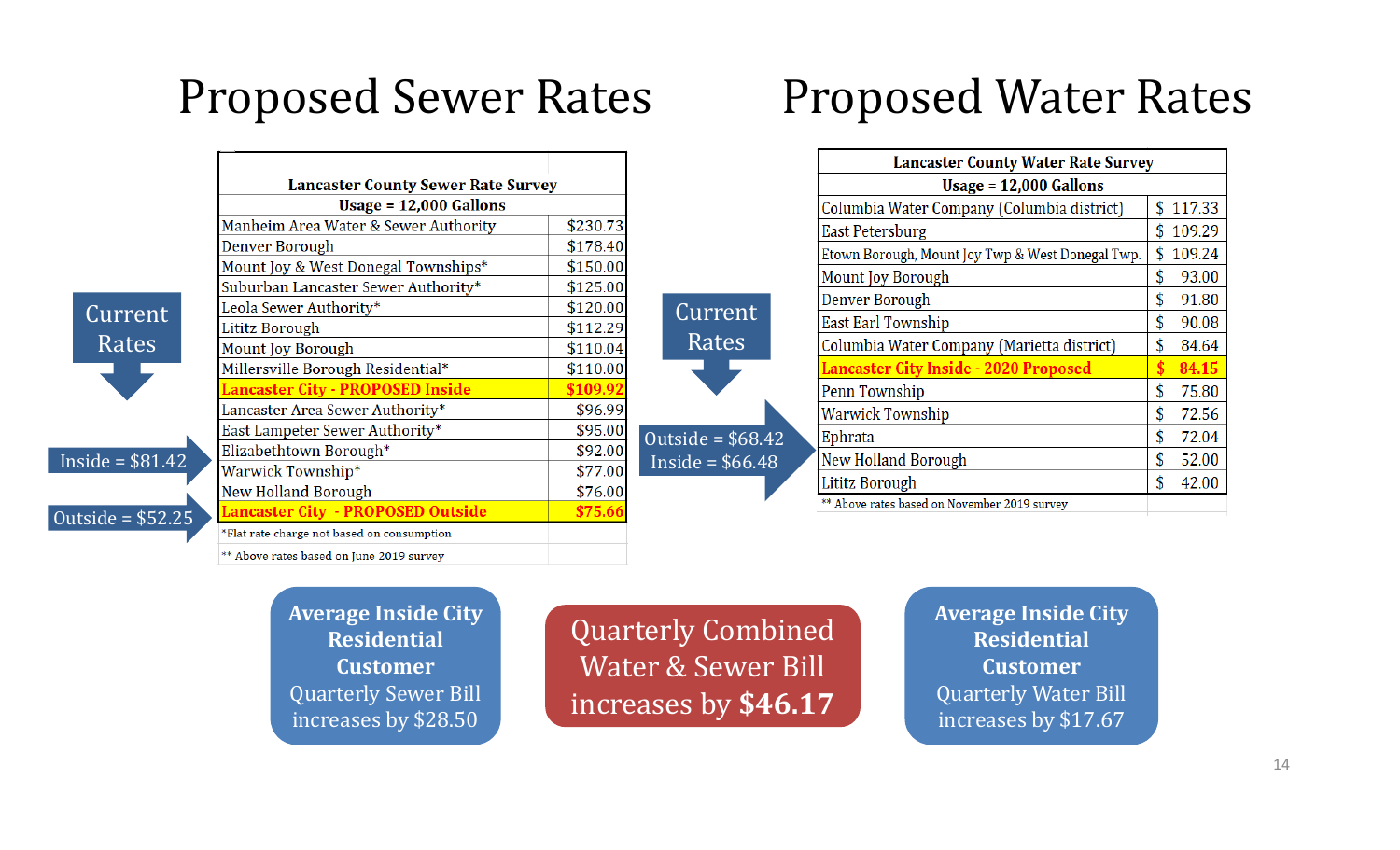### Water ConservationReduces Water & Sewer Bills

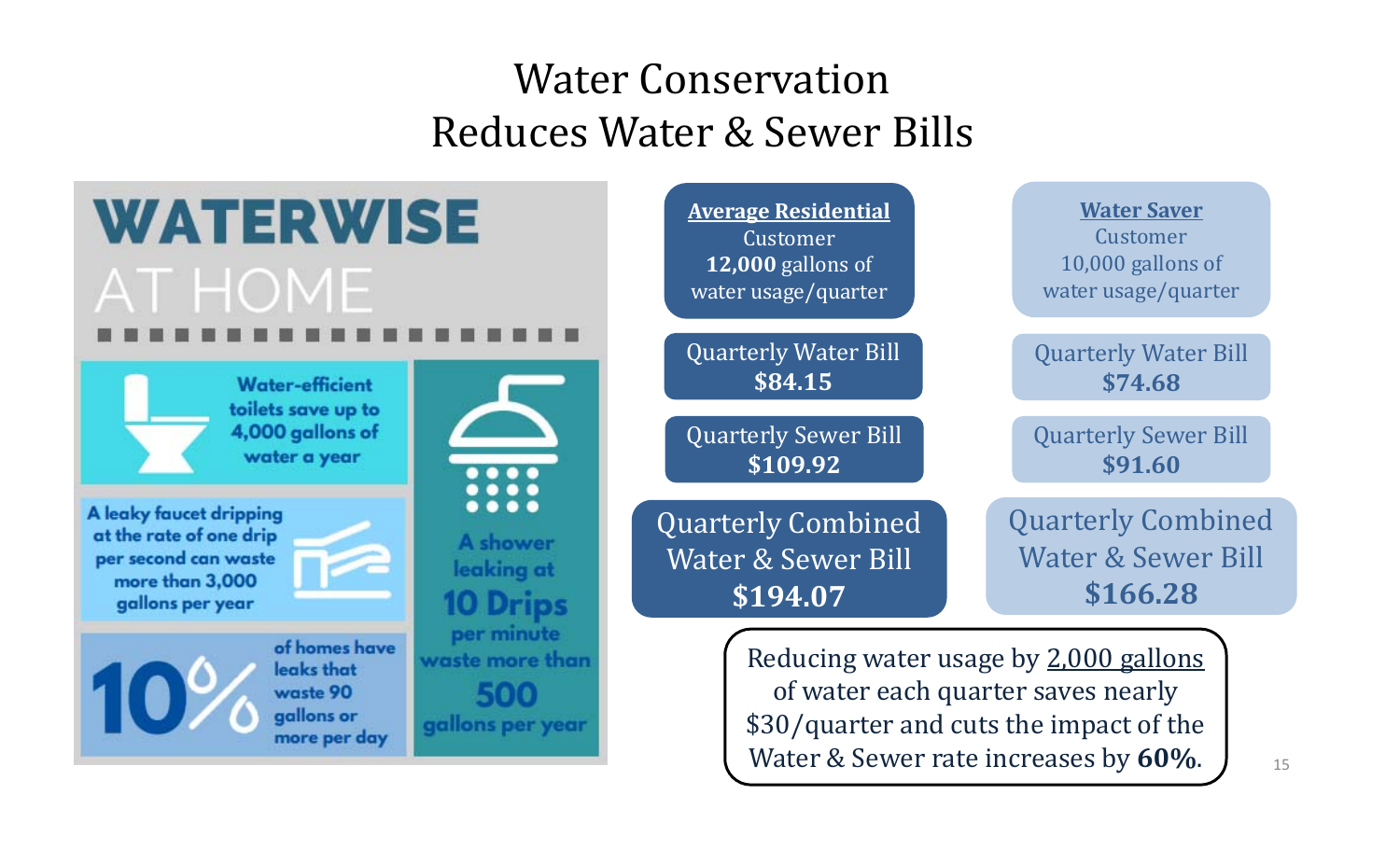# Utility Assistance Program

New for 2020, \$50,000 is budgeted between the Sewer & Water Funds for the **Utility Assistance Program**.

City funds will be matched by other nonprofit organizations and foundations.

**Utility Assistance Program** will be administered by Community Action Partnership (CAP).

City resident utility customers who are at risk of water service termination for non-payment will be referred to CAP for assistance.

CAP will use UAP funds to help these customers avoid water service termination.

CAP will also provide other services to these residents so they can become financially stable and remain in their homes.

### **UAP Success <sup>=</sup>**

Residents avoid water service termination, receive financial planning and other assistance and avoid the risk of losing their housing.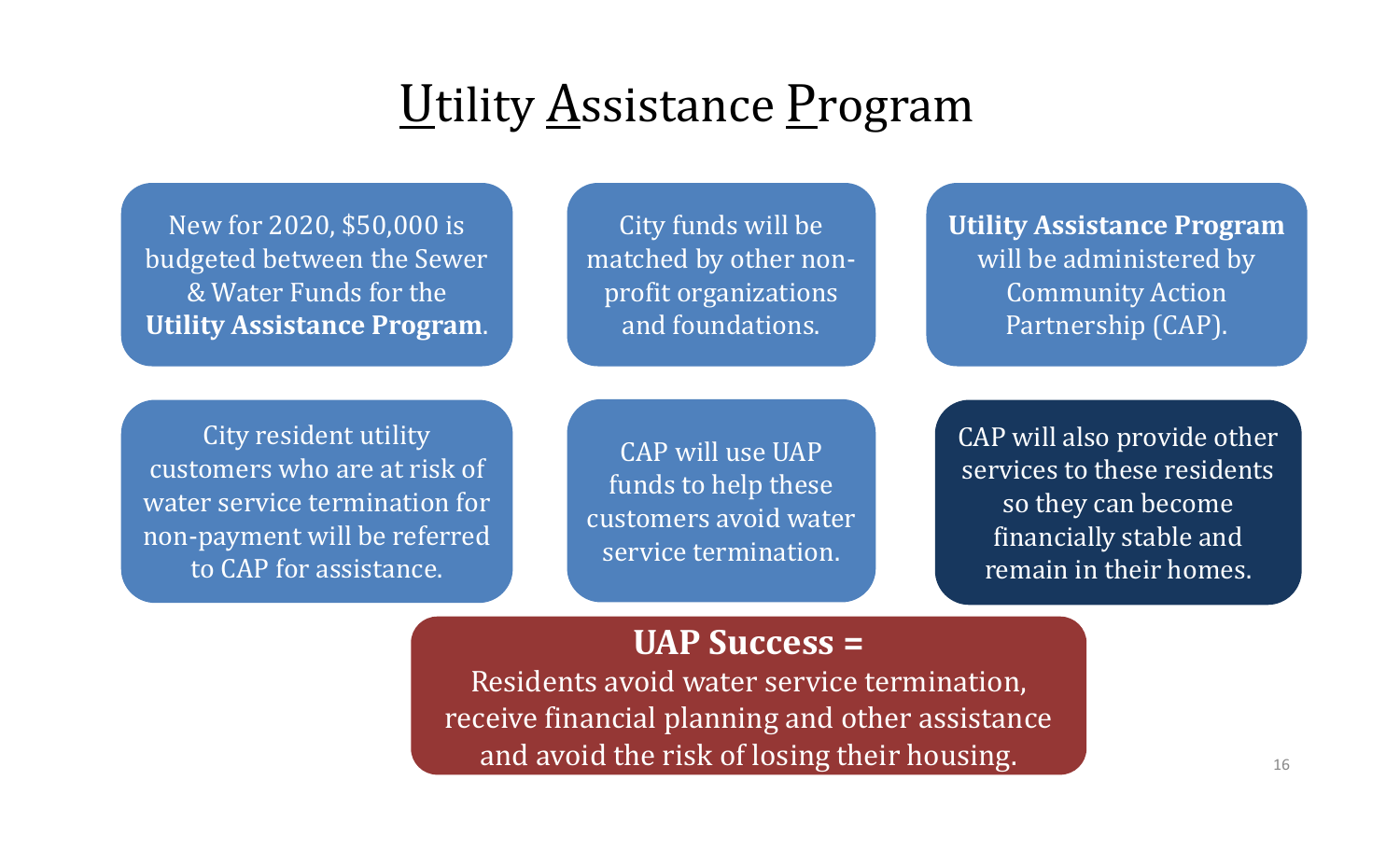### Solid Waste & Recycling Recycling Market Uncertainty & New Hauler Contract

upheaval affect recycling?

How will new hauler contract in 2020 affect overall system costs?

Even with \$5/unit increase per quarter in 2020, Residential Solid Waste & Recycling rates have increased less than 1.5% per year since the single-hauler system began in 2006.

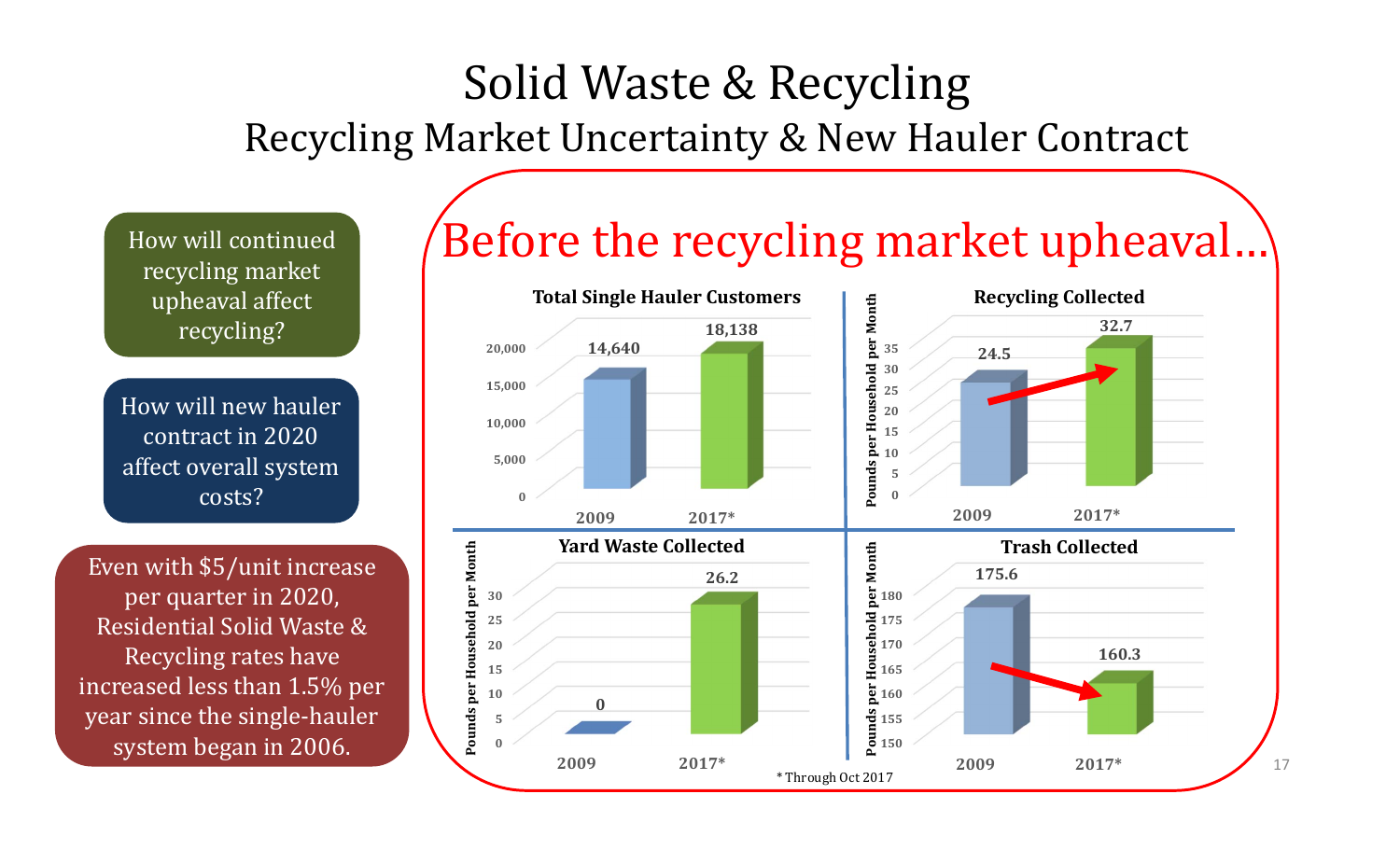# Solid Waste & Recycling Statistics 2019 vs. 2018

| <b>Materials Collected</b>       | 2018<br><b>(Through)</b><br><b>October</b> ) | 2019<br><b>(Through)</b><br><b>October</b> ) | 2019 vs. 2018 2019 vs. 2018<br>(Tons) | % Change   |
|----------------------------------|----------------------------------------------|----------------------------------------------|---------------------------------------|------------|
| <b>Solid Waste</b>               | 14,490                                       | 14,498                                       | 8                                     | $0.06\%$   |
| <b>Curbside Recycling</b>        | 3,396                                        | 2,982                                        | (414)                                 | $-12.20\%$ |
| <b>Recycling Drop Off Center</b> | 395                                          | 716                                          | 321                                   | 81.27%     |
| <b>Yard Waste</b>                | 258                                          | 313                                          | <b>54</b>                             | 21.07%     |

\* All figures through October of each year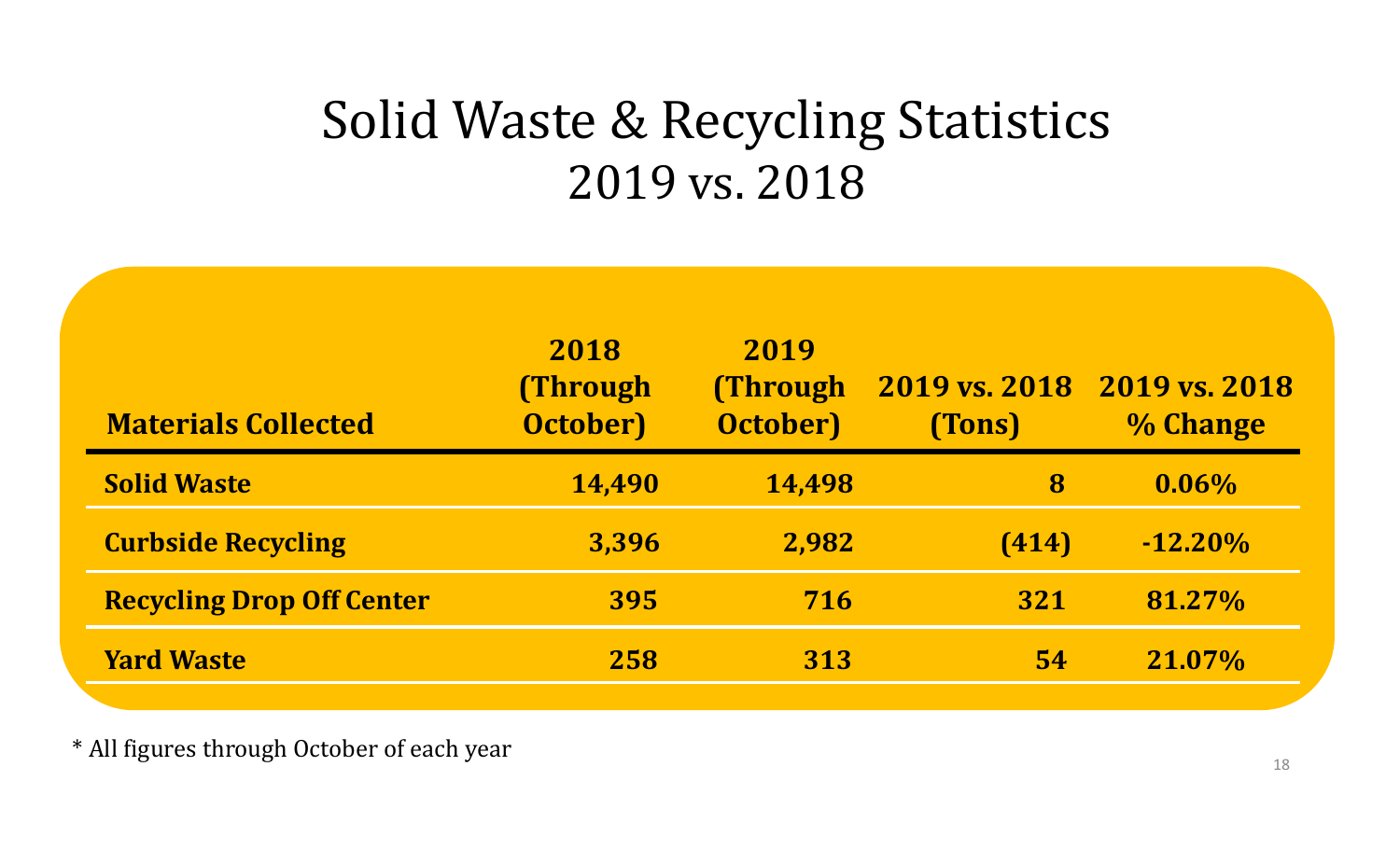

# Five-Year Projection